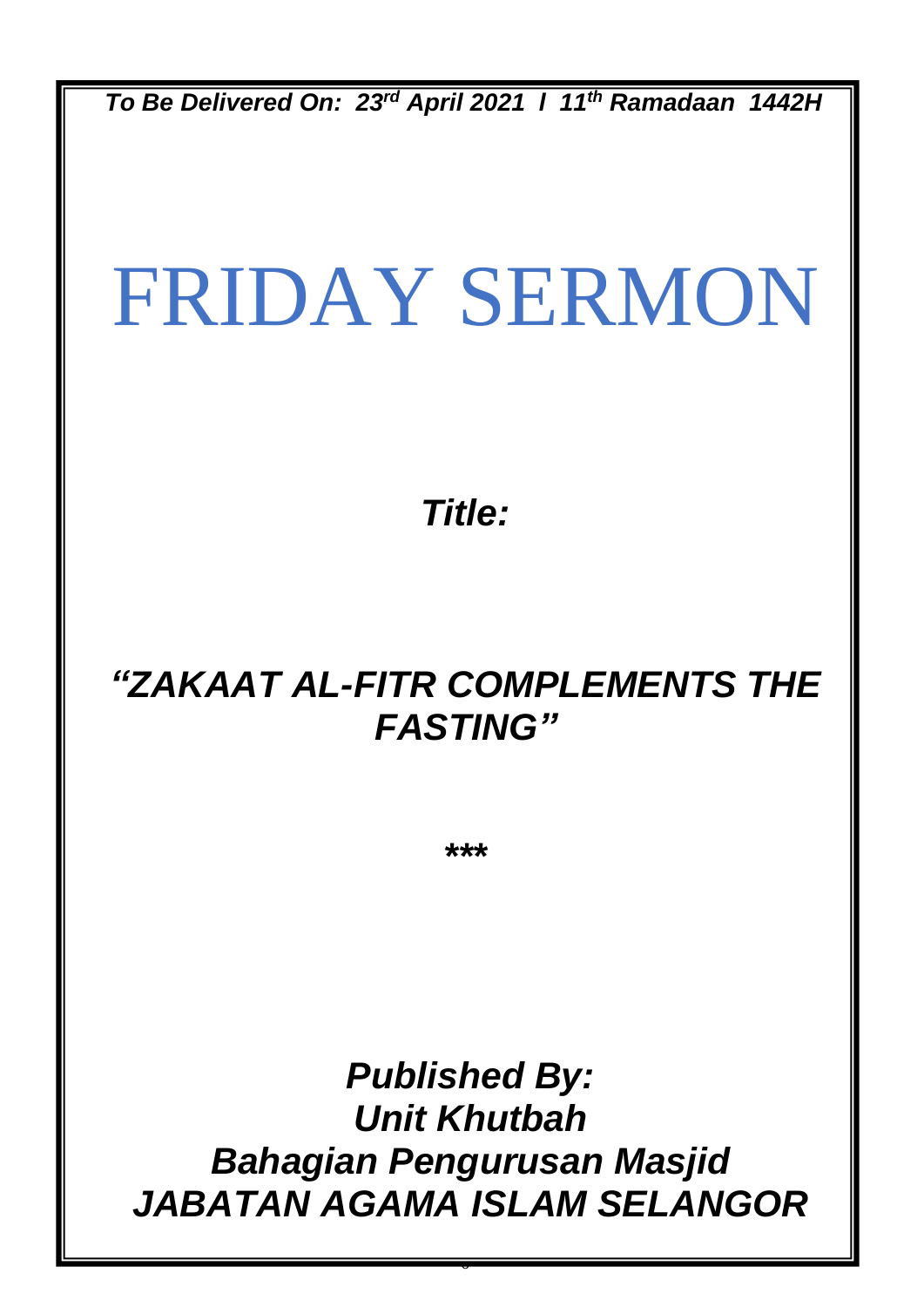

.<br>با  $\frac{1}{2}$ اَلْحَمْدُ لِلَّهِ الْقَائِل: وَأَقِيمُواْ ٱلصَّلَوٰةَ وَءَاتُواْ ٱلزَّكَوٰةَ وَمَا تُقَدِّمُواْ و<br>و ់<br>ត  $\overline{\phantom{a}}$ ֦֧֦֧֦֧֦֧֦֦֦֜֜֜֜֜֜֜֜<br>**֦֘**  $\overline{\phantom{a}}$  $\frac{1}{2}$ ֦֧֦֧֦֧֦֧֦֧֦֧֦֧֜֜֜֜֓֓<br>֧ׅ֦ׅ֝֜֜֜֜֜֜֜֜֜֜֜֜֜֜֜֬֟ <u>ہ</u> و<br>م س<br>ا بڈِ  $\tilde{u}$ ق ا ت و<br>په  $\frac{1}{2}$ بر<br>م ر<br>م و انا دنا ة و ؚ<br>ۣ ر<br>سم  $\mathsf{S}_{\cdot}$ ِ<br>په اثَوا الزَّ ْ ور  $\tilde{\zeta}$ ء  $\frac{1}{\alpha}$ و ្ត ة و ۱, ر<br>آ  $\uplambda$ ِس<br>س قِيمُوا الصَّ ْ و ِ<br>ج أ  $\frac{1}{2}$ و وو<br>. ِصِيْرِ  $\tilde{\cdot}$ ب  $\ddot{\cdot}$ لمونَ و<br>ا ر<br>م ح<br>مم  $\frac{1}{2}$  $\ddot{\phantom{0}}$ ا ت  $\frac{1}{2}$ ِ<br>بِمَ ِ<br>آکھ اللَّهَ ِ<br>په ِ إِنَّ إ بہ<br>ا اللَّهِ ر<br>ا دُوهُ عِندَ و<br>م ُ  $\tilde{z}$ پڻ تنجه<br>شيخ ش ہ<br>د  $\tilde{\mathbf{z}}$ خ ِن <u>ہ</u> ىد<br>م نفُسِڪُم مِّ ر و<br>و ِ<br>په لِا نَفُسِكُم مِّنْ خَيْرٍ تَجِدُوهُ عِندَ اللَّهِ إِنَّ اللَّهَ بِمَا تَعْمَلُونَ بَصِيرٌ (۞ ا<br>الم أَشْهَدُ أَنْ لَّا إِلَهَ إِلَّا اللَّهُ وَحْدَهُ لاَ شَرِيكَ لَهُ وَأَشْهَدُ أَنَّ مُحَمَّدًا ំ<br>•  $\frac{1}{2}$ و<br>ا  $\frac{1}{2}$ ْ ا<br>م ે<br>ત  $\frac{1}{\epsilon}$  $\frac{1}{2}$ ۔<br>ا ً<br>أ ل<br>م  $\frac{1}{\lambda}$ ا<br>م<br>•  $\sum_{i=1}^{n}$ ،<br>ا ر<br>زار ْ  $\frac{1}{2}$  $\tilde{\cdot}$ ر<br>ر<br>ا َ ِ  $\ddot{\phantom{0}}$  $\lambda$  $\frac{1}{2}$ َ<br>ا  $\frac{1}{2}$ عَبْدُهُ وَرَسُوْلُهُ. اَللَّهُمَّ صَلِّ وسَلِّم عَلَى سَيِّدِنَا مُحَمَّدٍ وَعَلَى آلِهِ ـ  $\overline{\mathbf{1}}$ ِ<br>م  $\tilde{\cdot}$ <u>لم</u> ر<br>آ ๋<br>ጎ  $\ddot{\phantom{0}}$  $\frac{1}{1}$ َ<br>آ  $\frac{1}{2}$ ĭ انة<br>م ر<br>ر<br>ر نز<br>آ ً<br>آ .<br>بر و<br>ا ់<br>្ ر<br>ر  $\ddot{\phantom{0}}$  $\tilde{\cdot}$  $\frac{1}{2}$ و<br>ا ْ ِ<br>م و*َص<sub>َ</sub>حْبِهِ <sub>ۦ</sub>* أَجْمَعِيْنَ. ْ  $\ddot{\phantom{0}}$ ់<br>(  $\tilde{a}$  $\ddot{\mathbf{z}}$ لَّا بَعْدُ، فَيَا َأَيُّهَا الْمُسْلِمُونَ اِتَّقُواْ اللَّهَ، أُوْصِيكُمْ  $\frac{1}{1}$  $\ddot{\cdot}$ ُ<br>و ំ<br>រ  $\ddot{\cdot}$ لة<br>م ِ<br>پنج ر<br>مخ ֦֧֦֧֦ **ہ**<br>'' ֦֧֦֧֦ **ٍ** ا<br>به<br>:  $\ddot{\phantom{0}}$ ›<br>ለ أَيُّهَا الْمُسْلِمُونَ اِتَّقُواْ اللَّهَ، أُوْصِيكُمْ وَإِيَّايَ بِتَقْوَى ِ<br>پاس<br>رو <sup>ب</sup>و<br>•  $\sum_{i=1}^{n}$  $\tilde{\cdot}$ ֦֧<u>֦</u>  $\ddot{\phantom{0}}$ **ٍ**<br>-ا<br>ا  $\frac{1}{2}$  $\tilde{\cdot}$ .  $\ddot{\phantom{0}}$ ؾڤۏڹؘ  $\frac{9}{4}$ ا<br>ایر<br>جو ہ<br>ا اللّٰهِ فَقَدْ فَازَ الْمُ  $\ddot{\cdot}$  $\frac{1}{2}$ ْ  $\frac{1}{2}$  $\frac{1}{2}$ قَالَ اللَّهُ تَعَالَى: ِ<br>ای  $\frac{1}{2}$  $\ddot{\phantom{0}}$  $\ddot{\mathbf{r}}$ ر<br>1 َل ر<br>م اتِهِۦ و  $\ddot{\mathbf{r}}$ ق ت ور ِ<br>په قة  $\overline{\phantom{a}}$ ح ِ<br>آک قُوا اللَّهَ ْ بِ ور ِ<br>په نُوا اڌّ <u>ہ</u><br>ا ُ ِ<br>م ام ر<br>ء ء ِينَ یہ<br>۱ ا الَّذِ ر<br>م ه و<br>د سَ<br>ڊ -<br>ج  $\overline{\mathcal{L}}$ ِ<br>د بد  $\ddot{\cdot}$ سُلِمُونَ و  $\ddot{\phantom{0}}$ و<br>م نتُم مَّ و<br>په ِ<br>ج أ ِ<br>م و ىد<br>1 َِل إ ِ<br>په تَمُوثُنَّ إِلَّا وَأَنتُم مُّسۡلِمُونَ ۞ و<br>په و 2

#### **Dear blessed Muslims,**

Let us altogether strive to increase our *taqwa* of Allah *Subhaanahu Wa Ta'aala*, by performing all of His Commands and avoiding all of His prohibitions. May we all attain success in this world and the Hereafter.

The title of our *khutbah* today is *ZAKAAT AL-FITR* **COMPLEMENTS THE FASTING**.

 $<sup>1</sup>$  al-Baqarah 2:110</sup>

<sup>2</sup> Aal-'Imraan 3:102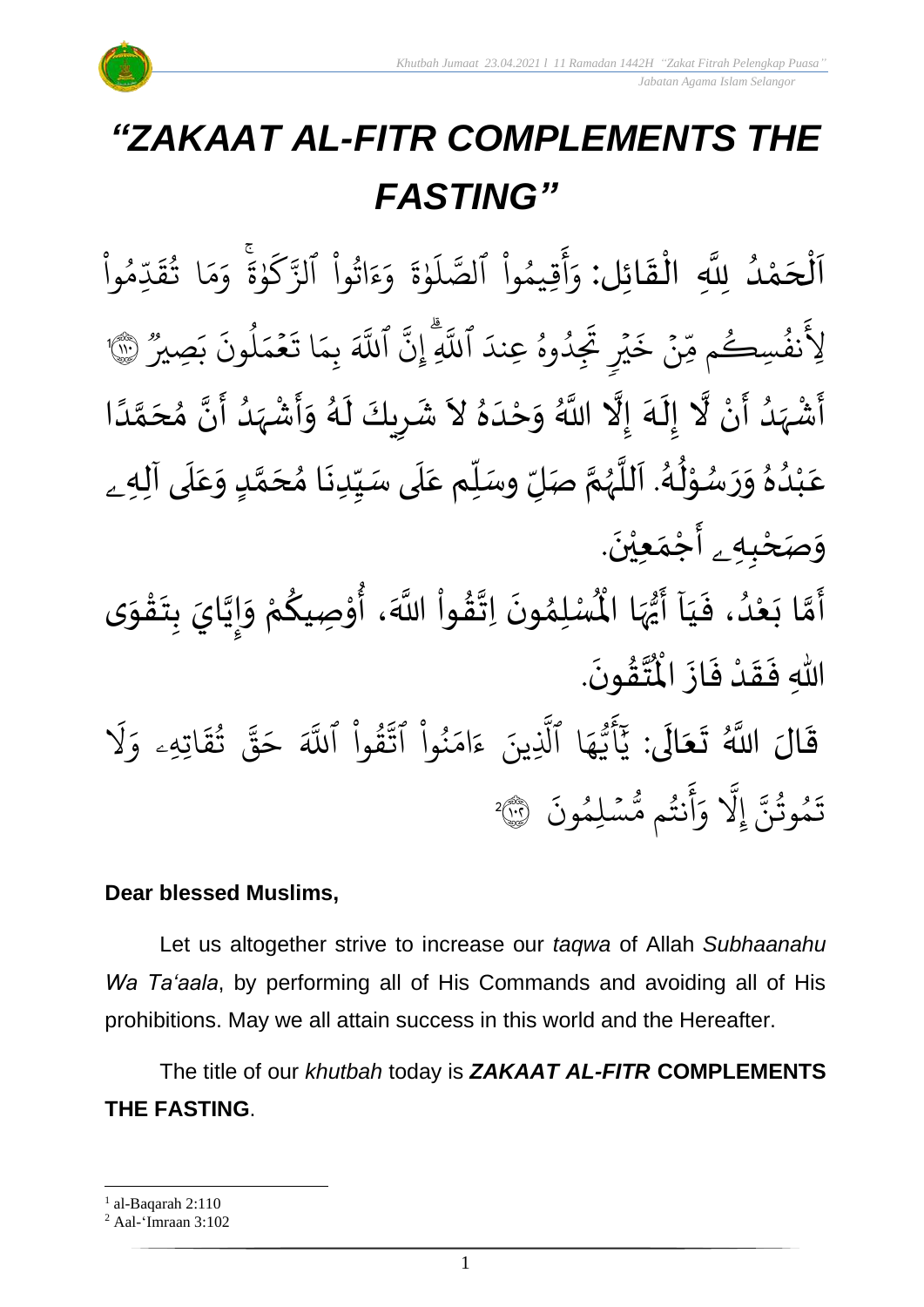

#### **Respected Muslims,**

In Islam, the *'ibaadah* (worship) of *zakaat al-fitr* has several elements that are closely intertwined with the *'ibaadah* of fasting. **First**, *zakaat al-fitr* was legislated during the second of year of Hijrah, along with the obligation of fasting. **Second**, *zakaat al-fitr* is also comprised of two pillars, similar with the obligatory fasting which has two pillars. **Third**, *zakaat al-fitr* is intended to lighten the burden of the poor, while fasting also teaches us to empathize with the hunger that is often endured by the poor.

Ibn 'Abbaas *radiyAllaahu 'anhuma* stated that:

 $\frac{1}{2}$ فَرَضَ رَسُولُ اللَّهِ صَلَّى اللّهُ عَلَيْهِ وَسَلَّمَ زَكَاةَ الْفِطْرِ طُهْرَةً و<br>د د  $\frac{1}{2}$  $\frac{1}{2}$  $\frac{1}{2}$ ة<br>أ  $\tilde{\cdot}$ ْ  $\frac{1}{1}$ .<br>م ا<br>ا  $\frac{1}{2}$ <u>ื</u>  $\frac{1}{2}$ ْ ُ ֦֧֦֧֦֧֦֧֦֧֦֧֦֧֦֧֦֧֦֧֦֧֦֧֦֧֧֦֧֟֓֓֟֓֜֓֟֓<br>**֧** ֦֧<u>֦</u>  $\ddot{\phantom{0}}$ ์<br>-<br>- $\ddot{\cdot}$ ر<br>په لِلصَّائِمِ مِنَ اللَّغْوِ وَالرَّفَتِْ وَطُعْمَةً لِلْمَسَاكِيْنِ.  $\frac{1}{2}$ ْ  $\frac{1}{\sqrt{2}}$  $\frac{1}{2}$  $\ddot{\cdot}$ ا<br>م  $\frac{1}{2}$ ِ ِ<br>وفيات ا<br>آ  $\ddot{\phantom{0}}$ ا<br>بر<br>ر ٝ<br>ا  $\frac{1}{\sqrt{2}}$ ۔<br>ا

*"The Messenger of Allah (*  $\cong$ *) enjoined zakaat al-fitr as a purification for the fasting person from idle talk and obscenities, and to feed the poor."*

(Abu Dawood and ibn Maajah)

Then the question arises, for those of us fasting today, how far have we gone in experiencing the relationship between fasting and *zakaat alfitr*? The *zakaat al-fitr* that we had fulfilled, has it become just a regular routine purely for the sake of fulfilling an obligation?

### **Dear beloved audience,**

As it was mentioned by Allah *Subhaanahu Wa Ta'aala* in verse 183 of soorah al-Baqarah that the objective of the legislation of fasting is *taqwa* (piety), hence it is perfected by the *'ibaadah* of *zakaat al-fitr* towards its end. Like the cross country runner, towards the end, he or she must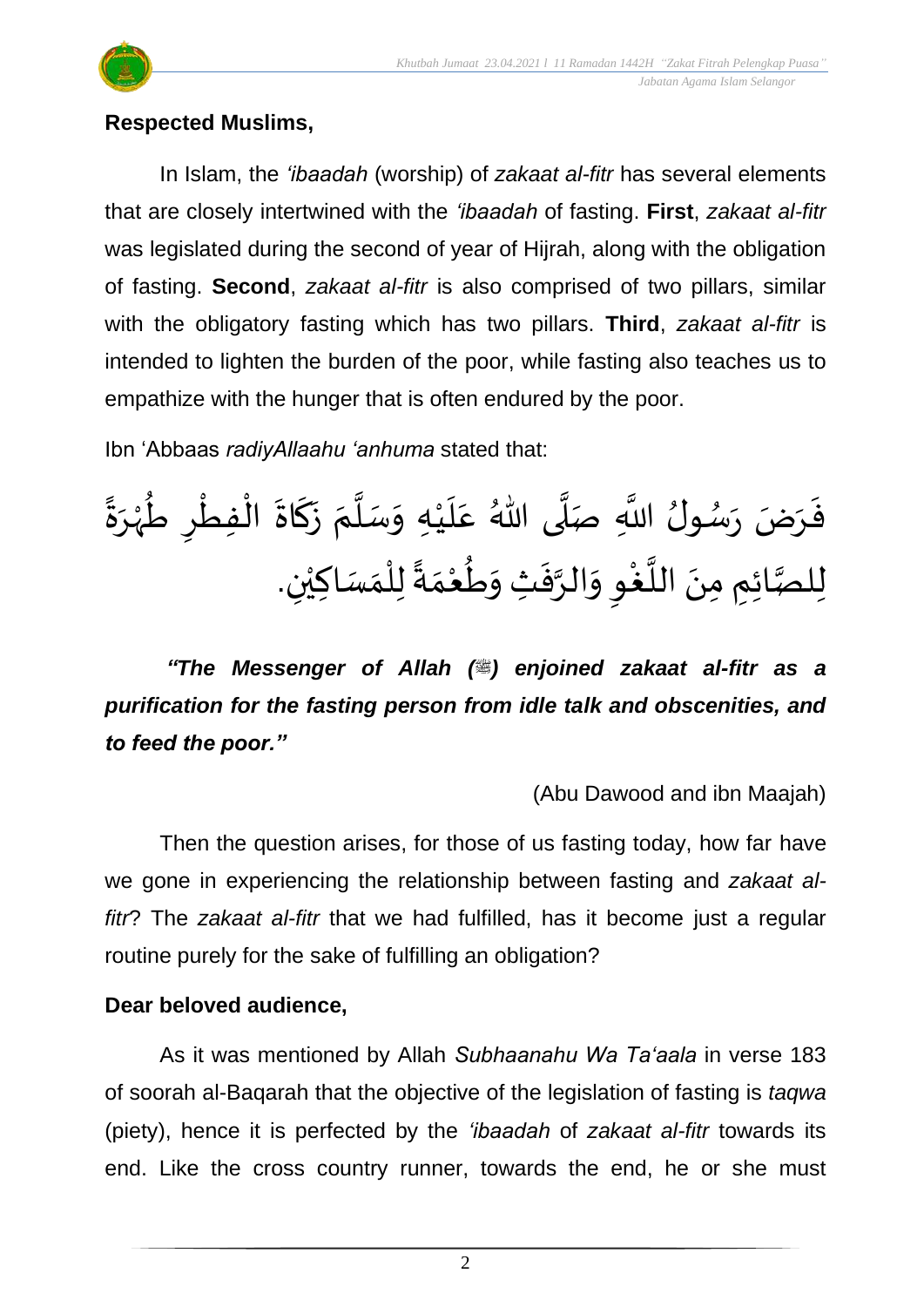

overcome the obstacles to cross the finish line, reaching and cutting off the ribbon string.

If fasting is likened to running the marathon, then *zakaat al-fitr* would be the ribbon string. By fulfilling *zakaat al-fitr*, our fasting package is then perfected. Our efforts in attaining *taqwa* has been completed, thereupon becoming 'a new person in terms of *imaan* (faith) and *akhlaaq* (character)' after having completed the *madrasah* of Ramadaan. Therefore, we are fully deserving of extraordinary rewards for such victory.

In the *hadeeth* of 'Ali bin Abi Taalib *radiyAllaahu 'anh*, Rasulullah صلى الله عليه وسلم said:

 $\overline{\phantom{a}}$ إِنَّ فِى الْجَنَّةِ لَغُرَفًا تُرَى ظُهُورُهَا مِنْ بُطُونِهَا وَبُطُونُهَا مِنْ ֦֧֦֧֦֧֦֧֦֦֦֜֜֜֜֜֜֜֜֜<br>**֦֘** ا<br>په بة  $\tilde{\mathbf{r}}$ ْ  $\frac{1}{2}$ ُ ፟<br>፟ ُ<br>ُ•  $\tilde{\cdot}$  $\frac{1}{2}$ ُ ُ<br>ُ• ْ  $\overline{\phantom{a}}$  $\frac{1}{2}$ و<br>ر<br>ر  $^9$ <sup>∂</sup>  $\ddot{\ddot{\cdot}}$  $\frac{1}{2}$ **ہ**  $\frac{1}{2}$ را .<br>حَلَّهُورِهَا. فَقَامَ إِلَيْهِ أَعْرَابِيٌّ فَقَالَ: لِمَنْ هِيَ يَا رَسُولَ اللَّهِ؟  $\frac{1}{2}$  $\frac{1}{2}$  $\overline{\phantom{a}}$ و<br>ر  $\frac{1}{2}$ ْ ر<br>ن ।<br>-<br>-ُ<br>م  $\frac{1}{2}$  $\ddot{\phantom{0}}$  $\frac{1}{2}$ ْ  $\overline{\phantom{a}}$ ।<br>।<br>।  $\frac{1}{2}$  $\frac{1}{2}$ و<br>ً أَعْرَابِيٌّ ا<br><  $\frac{1}{2}$ ْ  $\frac{1}{2}$ :<br>: قَالَ: هِيَ لِمَنْ أَطَابَ الْكَلاَمَ, وَأَطْعَمَ الطَّعَامَ, وَأَدَامَ الصِّيَامَ,  $\frac{1}{2}$  $\overline{\phantom{a}}$  $\frac{1}{2}$  $\frac{1}{1}$  $\frac{1}{2}$  $\ddot{\phantom{0}}$  $\frac{1}{2}$  $\tilde{\cdot}$  $\frac{1}{2}$  $\frac{1}{2}$ ا<br>پ  $\frac{1}{2}$  $\frac{1}{2}$ ֦֧֦֧֦֧֦֧֦֧֦֧֦֧֦֧֦֧֦֧֦֧֧֦֧֝֝֟֓֓֟֓֓֜֓֟֓<br>**֧**  $\frac{1}{2}$  $\frac{1}{2}$  $\frac{1}{2}$  $\tilde{\zeta}$ ์<br>-<br>-֦֧֦֧֦֧֦֧֦֧֦֜֜֜֜֜֜֜<br>֧֝֜֜  $\tilde{\mathbf{r}}$ َ<br>پنج ំ<br>•  $\mathbf{r}$  $\ddot{\phantom{0}}$ وَصَلَّى لِلَّهِ بِا <u>ر</u> -<br>تا<br>• ا<br>ا  $\frac{1}{2}$  $\frac{1}{2}$ للَّيْلِ وَالنَّاسُ نِيَامٌ َ ٍ<br>پ ا<br>په  $\tilde{ }$ ْ ا<br>آ

*"Indeed in Paradise there are chambers whose outside can be seen from their inside, and their inside can be seen fom their outside." A Bedouin stood and said: "Who are they for O Prophet of Allah?" He said: "For those who speak well, feed others [including zakaat al-fitr], fast regularly, and perform salaah for Allah during the night while the people sleep."*

(at-Tirmidhi)

This *hadeeth* clearly indicate to us that indeed Allah *Subhaanahu Wa Ta'aala* has prepared special rewards specifically for those that have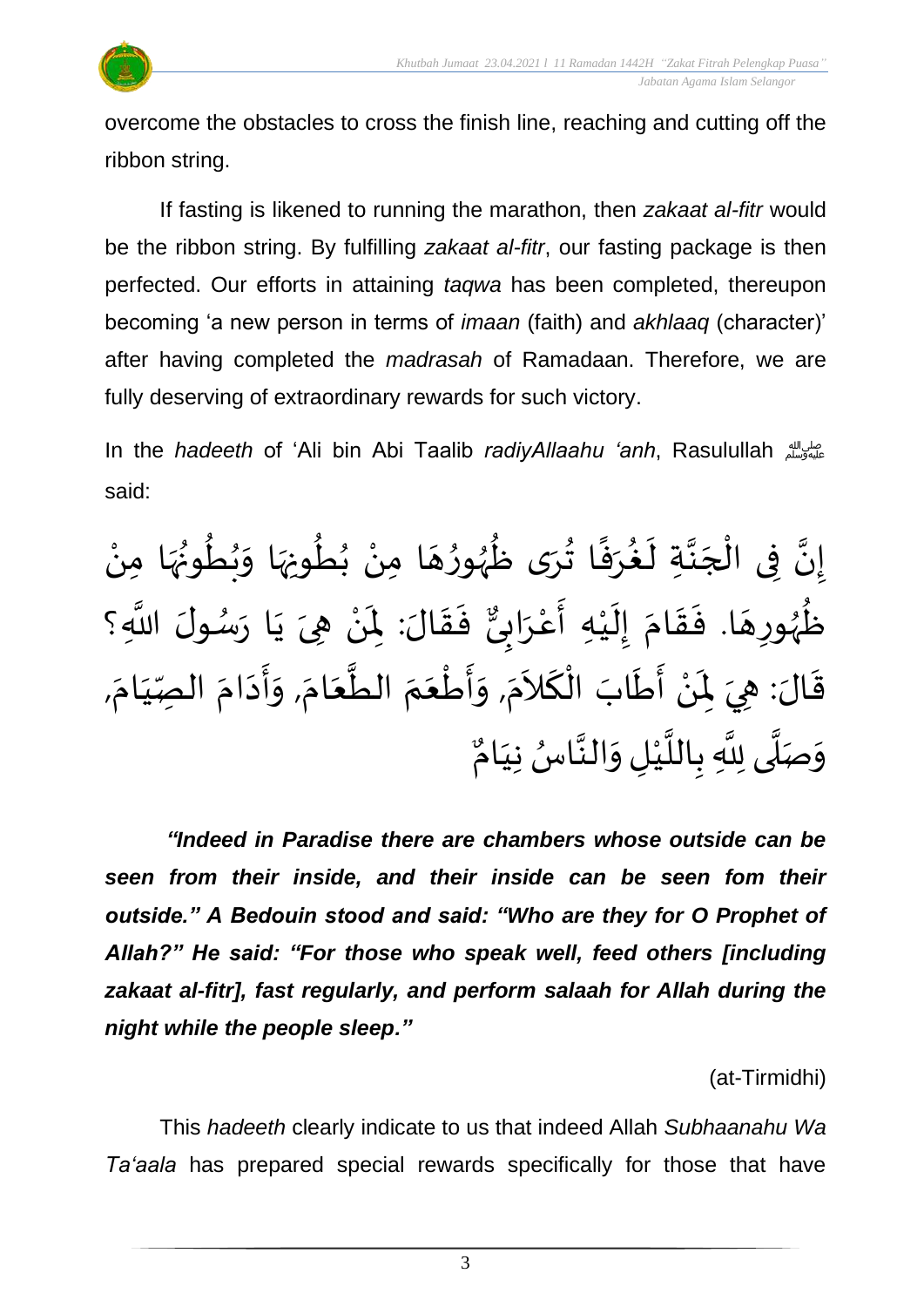

fulfilled the obligation of *zakaat al-fitr*, along with fasting. Such is how *zakaat al-fitr* perfects our fasting.

#### **Dearest audience,**

In reality, majority of the world's problems today stems from the evil of the tongue and bad *akhlaaq* such as stinginess, greed, and covetousness. Through fasting, in reality we had forced ourselves to taste the very bit of difficulties endured by the poor and needy. Just imagine, for 13 hours our intestines are left empty that we began to starve and fatigue. This practical exercise is to be concluded with one noble act, which is mutual sharing of *rizq* (provision) by giving *sadaqah* (charity) and performing *zakaat al-fitr*.

What does it all really mean if after enduring the sufferings of the poor by staying hungry, yet one is still shrouded with stinginess, unwilling to share *rizq* with them? Therefore, *zakaat al-fitr* comes as a limiter. Have we been able to tame the greed within ourselves and subduing stinginess, or are we just like *"enau (sugar palm) in the bushes, only releasing its own shoots?"* (meaning: being selfish and unconcerned about others).

#### **Dear respected audience,**

Up until 31<sup>st</sup> December 2020, it was recorded that over 60 thousand poor families are officially registered with the Selangor Zakaat Board (LZS). That is no small amount, for if it is further broken down into individuals, in reality it is over 350 thousand people. Hence, the Selangor Zakaat Board would always strive, year after year, in ensuring that all of them would receive adequate assistance to celebrate *'Eid al-Fitr* with adequacy. For the year 2020, over RM27 million were distributed before *'Eid al-Fitr*. The Selangor Zakaat Board also ensures that every individual or poor family will receive the *'Eid* aid with a minimum of RM300 and this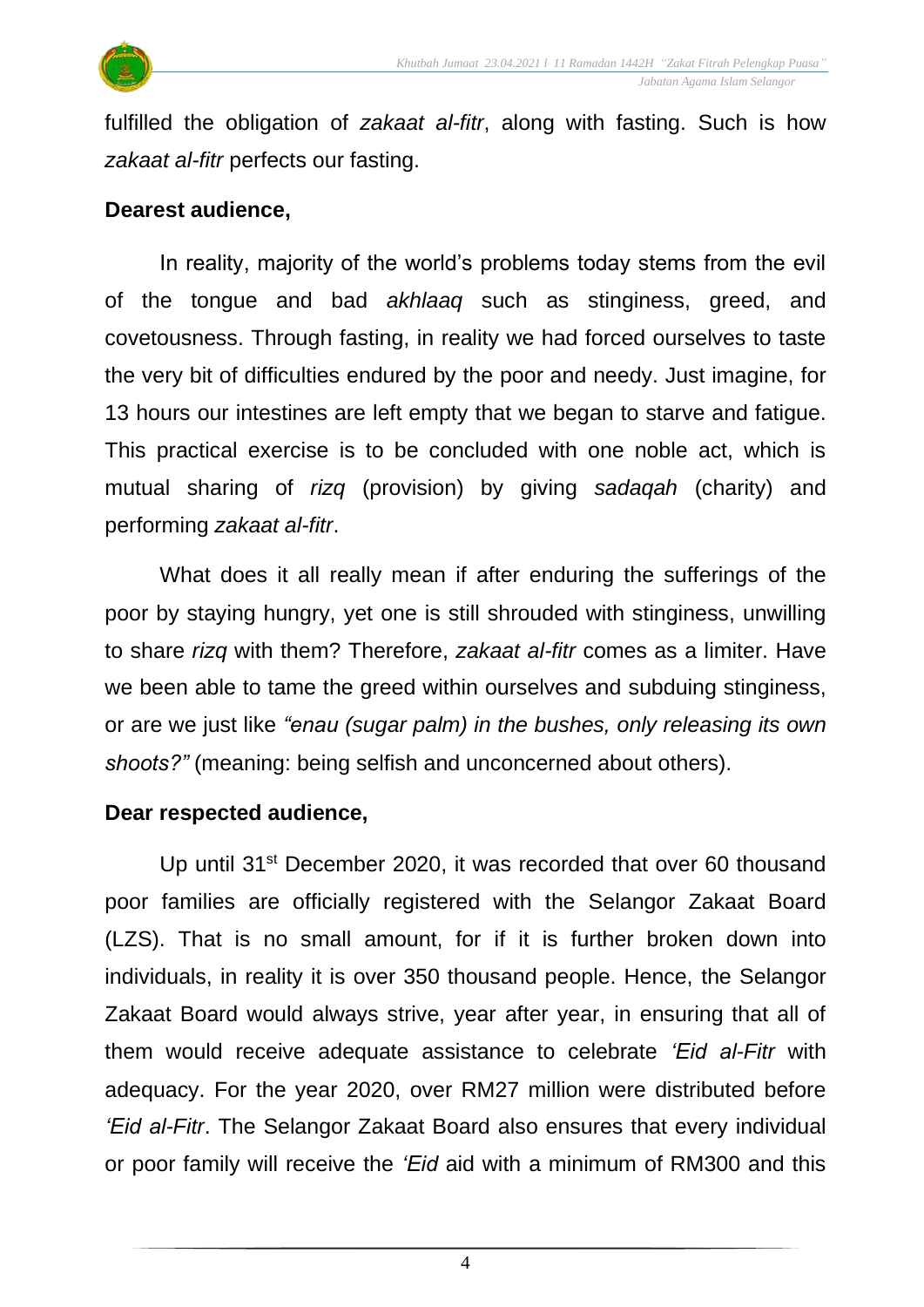

amount will be increased according to the number of dependents up until the maximum allocation of RM1,000 per family.

On that basis, the Selangor Zakaat Board remains tireless in calling upon the Muslims in this state to utilize *zakaat al-fitr* as a plantation for harvesting rewards. Moreover, if in the past *zakaat al-fitr* was determined at only RM7.00, now the Selangor Zakaat Board is encouraging the Muslims to select *zakaat al-fitr* rate that is more suitable to one's lifestyle. Whether RM14.00 or RM21.00 per person, it is according to the type of rice that one typically consumes daily. Yes, if we can afford to eat delicious food and expensive rice, then it is only right that we opt for a *zakaat al-fitr* rate that is suitable to our capability. This is in accordance with what Prophet Muhammad صلى الله عليه وسلمsuggested.

'Abdullah bin 'Umar *radiyAllaahu 'anhuma* narrated:

ُّ ي ِ ب ا الن َ ر َ م َ أ صلى الله عليه وسلم ْ ِمن ا ً اع صَ ْ و َ ، أ ٍ ر ْ م َ ت ْ ِمن ا ً اع ، صَ ِ ر ْ ِفط ْ ِة ال ا َ ك َ ِز ب ٍ ِعير َ ة ٍ ش . َ ط ْ ِحن ْ ِ ِمن ن ْ ي ا د ُ م ُ ه َ ل ْ س ِعد ُ ا ا الن لَ َ ع َ ج َ ف

*"The Prophet (iii)* ordered (Muslims) to give one sa' of dates or *one sa' of barley as zakaat al-fitr. The people rewarded two mudds of wheat as equal to that."*

(al-Bukhaari)

This is what has been enjoined by Islam, which is striving for the best when performing righteous deeds, as Allah *Subhaanahu Wa Ta'aala* mentions in verse 148 of soorah al-Baqarah:

فَاسْتَبِقُوا الْخَيْرَاتِ  $\ddot{\phantom{0}}$ ْ ه<br>بر  $\ddot{\phantom{0}}$ ْ  $\frac{9}{4}$  $\ddot{\phantom{0}}$  $\frac{1}{2}$ 

*"So race to [all that is] good..."*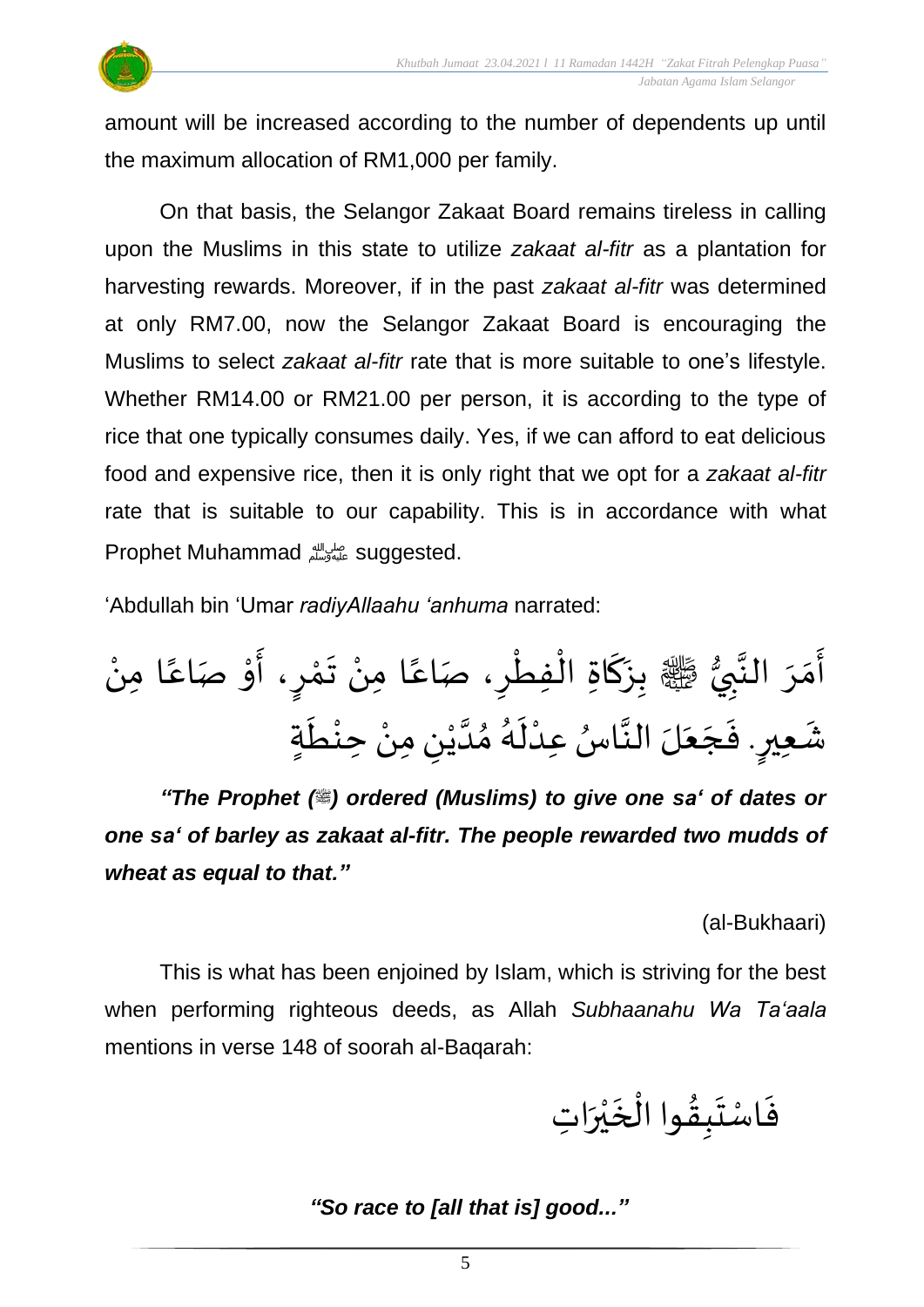

Truthfully, the Selangor Zakaat Board has prepared various avenues for zakaat payment, whether via online, salary deduction, credit card, ATM, authorized zakaat agents, and others. Let us ensure that we fulfill our zakaat through the proper channel and to certified *'aamil* (zakaat collectors), in ensuring that our zakaat is valid and actually reaches eligible recipients (*asnaf*). This is in line with what has been decreed by His Royal Highness the Sultan of Selangor and the decision of the Selangor *Fatwa* Committee, that zakaat must be channelled to the Selangor Zakaat Board as the certified entity in administering zakaat affairs in this state.

#### **Dear blessed audience,**

To end the *khutbah* (sermon) this time, the following are several matters that can be taken as guidance:

1. The Muslim *ummah* must truly comprehend that *zakaat al-fitr* is an *'ibaadah* with enormous virtues along with the *'ibaadah* of fasting, in developing *taqwa*.

2. The Muslim *ummah* must fulfill the obligation of *zakaat al-fitr* according to its capability by selecting from the various rates that have been determined.

3. The Muslim *ummah* must fulfill *zakaat al-fitr* and zakaat of wealth through the Selangor Zakaat Board so that the zakaat can be disbursed thoroughly to all deserving *asnaf*.

ِجِيمِ ِ<br>سَ ِن الر ا  $\tilde{\cdot}$ يْط **ٔ** ں<br>م لَّهِ مِنَ الشَّ عُوذُ بِاللَّهِ و<br>په و<br>م ِ<br>ج أ

ؚ<br>ۣ ِن ں<br>س ا م  $\ddot{\ddot{\cdot}$ ثَبِيتََ ្ធ  $\ddot{\cdot}$ ن<br>ذ  $\frac{1}{2}$ ِ و یہ<br>ا رْضَاتِ ٱللَّهِ  $\ddot{\phantom{0}}$ ِ<br>م ر<br>م ر<br>ء ء  $\tilde{\tau}$ ا  $\ddot{\cdot}$ هُمُ ابْتِغَ  $\ddot{\phantom{0}}$ و و<br>م ر<br>دا ل ٰ مَوَّز  $\frac{1}{2}$ ِ<br>ج أ  $\ddot{\cdot}$ ون نفِق ي ِينَ ور ُو ِ<br>آ ٱَّل ل ءِ<br>ا ্য بر<br>ثم  $\frac{1}{2}$ بر<br>م ِ<br>م و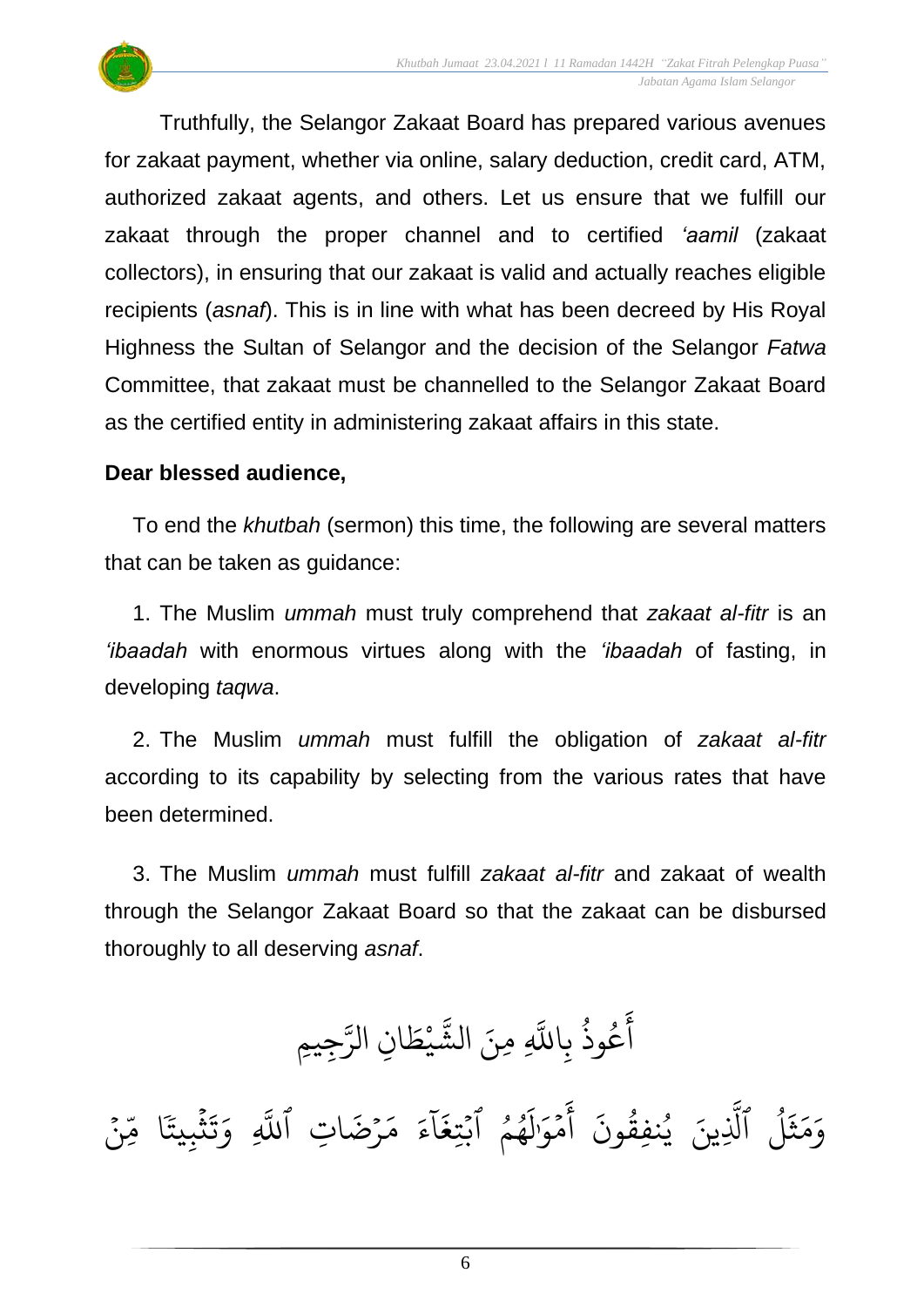*Jabatan Agama Islam Selangor*

 $\ddot{\cdot}$ فَءَ وو<br>ا ابلَ  $\frac{1}{2}$ ا و ِ<br>م ه ِ<br>ا اب صَ ِ<br>ج ة أ ٍ  $\frac{1}{\epsilon}$ و<br>بو  $\ddot{\phantom{0}}$ ِ<br>ب تم بِرَ<br>م ِ<br>په ن<br>م  $\tilde{\phantom{a}}$ ِ ج ل  $\tilde{\mathbf{r}}$ بہ<br>شہر ر<br>م بر<br>ح ر<br>سم نفَسِهِمْ ك  $\frac{1}{2}$ و<br>و ِ<br>ج أ ر<br>ع تۡ َ اتَتۡ أُكۡلَهَا ضِعۡفَيۡنِ ا ضِعۡفَ  $\frac{1}{2}$ ِ<br>م ه ر<br>آ ل ك ر و<br>م أ و<br>و ِصِيرٌ  $\tilde{\cdot}$ ب  $\ddot{\cdot}$ لمونَ و<br>ا  $\frac{1}{2}$ م<br>مم  $\frac{1}{2}$  $\ddot{\cdot}$ ا ت ر<br>م ِ<br>بِمَ ِ<br>آھ<br>آھ اللَّهُ .<br>ه و رو<br>آ ل  $\frac{1}{2}$ ط  $\ddot{\cdot}$ ف وو<br>ا ابِلَ  $\frac{1}{2}$ ا و ر<br>م مُ يُصِبُهَ  $\ddot{\phantom{0}}$ و<br>و  $\frac{1}{2}$ ِ<br>آ ِن ل إ  $\ddot{\cdot}$ فَإِن لَمْ يُصِبُّهَا وَابِلَ فَطَلَّ وَاللَّهُ بِمَا تَعْمَلُونَ بَصِيرٌ ۞

*"And the example of those who spend their wealth seeking means to the approval of Allah and assuring [reward for] themselves is like a garden on high ground which is hit by a downpour - so it yields its fruits in double. And [even] if it is not hit by a downpour, then a drizzle [is sufficient]. And Allah, of what you do, is Seeing."*

(Soorah al-Baqarah 2:265)

ْ بَارَكَ اللّهُ لِيْ وَلَكُمْ فِي الْقُرْآنِ الْعَظِيْمِ، وَنَفَعَنِيْ وَإِيَّاكُمْ َ  $\frac{1}{2}$  $\ddot{\phantom{0}}$  $\tilde{\cdot}$ ْ  $\frac{1}{2}$ ֦֧֦֧֦֧֦֧֦֜֜֜֜֜֜֜֜<br>֧ׅׅ֝֜֜֜֜֜֜֜֜֜֜֜֝֜֜֝֜<del>֟</del> ْ  $\frac{1}{2}$ ֦֧֦֧֦֧֦֧֦֜֜֜֜֜֜֜֜֜<br>֧֝֜֜ ْ <u>ہ</u>  $\tilde{\mathbf{r}}$  $\frac{1}{2}$ ْ  $\frac{1}{2}$  $\ddot{\ }$ ْ <u>ل</u> ا<br>ا<br>۱  $\frac{1}{2}$  $\tilde{\cdot}$ ْ بِمَا فِيْهِ مِنَ الآيَاتِ وَالنِّكْرِ الْحَكِيْمِ وَتَقَبَّلَ مِنِّيْ وَمِنْكُمْ <u>ل</u> ់<br>•  $\tilde{\cdot}$ ْ ֚֝<br>֛֛֦֦  $\sum$ ن<br>ا  $\frac{1}{2}$  $\frac{1}{2}$  $\frac{1}{2}$ ْ  $\overline{\phantom{a}}$ ֫<br>֫**֟** <u>ر</u> ؚ<br>م  $\ddot{\cdot}$ ์ $\frac{1}{2}$ ِ<br>پُ  $\ddot{\phantom{0}}$ ْ  $\frac{1}{2}$ . ़<br>१ تِلاوَتَهُ، إِنَّهُ هُوَ السَّمِيْعُ الْعَلِيْمُ ْ َ ֦֧֦֧֦֧֦֧֦֧֦֜֜֜֜֓֓֟֓<br>֧ׅ֦ׅ֝֜֜֜֜֜֜֜֜֜֜֜֜֜֜֜֜֬֟ ُ ំ<br>រ ا<br>ما  $\frac{1}{2}$  $\frac{1}{2}$ و<br>گ بة<br>•  $\frac{1}{2}$ .<br>پر  $\ddot{\phantom{0}}$  $\frac{1}{2}$ ा<br>इ न<br>इ

ُأَقُولُ قَوْلِيْ هَذَا وَأَسْتَغْفِرُ اللّٰهَ الْعَظِيْمَ لِيْ وَلَكُمْ وَلِسَاْئِرِ ِ<br>وف  $\ddot{\ }$  $\frac{1}{2}$  $\ddot{\cdot}$  $\overline{a}$ ់<br>, لمح י<br>י  $\frac{1}{2}$ و<br>2 <u>ر</u>  $\tilde{\cdot}$ ْ <u>ہ</u>  $\tilde{\mathbf{r}}$  $\tilde{\cdot}$ ֦֧֦֧֦֧<u>֚</u> إ  $\frac{1}{2}$ ْ  $\frac{1}{2}$ ֦֧֦֧֦֧֦֧֦֧֦֧֦֧֜֜֜֜֓֓<br>֧֝֜֜֜֜֜֜֜֜֜֜֜֜֜֞֟ ُ رِبِ<br>لِّمُسْلِمَاتِ، فَاسْتَغْفِرُوْهُ إِنَّهُ هُوَ الْغَفُوْرُ الرَّحِيْمُ ំ<br>រ ان<br>م  $\frac{1}{2}$ י<br>י  $\frac{1}{2}$  $\ddot{\cdot}$ ر<br>ا  $\frac{1}{2}$ ُ و<br>گ ن<br>•<br>• ।<br>-<br>- $\frac{1}{2}$ ֦֧֦֦֝  $\frac{1}{2}$ ْ  $\frac{1}{2}$  $\frac{1}{2}$  $\frac{1}{2}$ ر۔<br>لْمُسْلِمِيْنَ وَالْمُ  $\frac{1}{2}$  $\ddot{\phantom{0}}$ ់<br>( الْم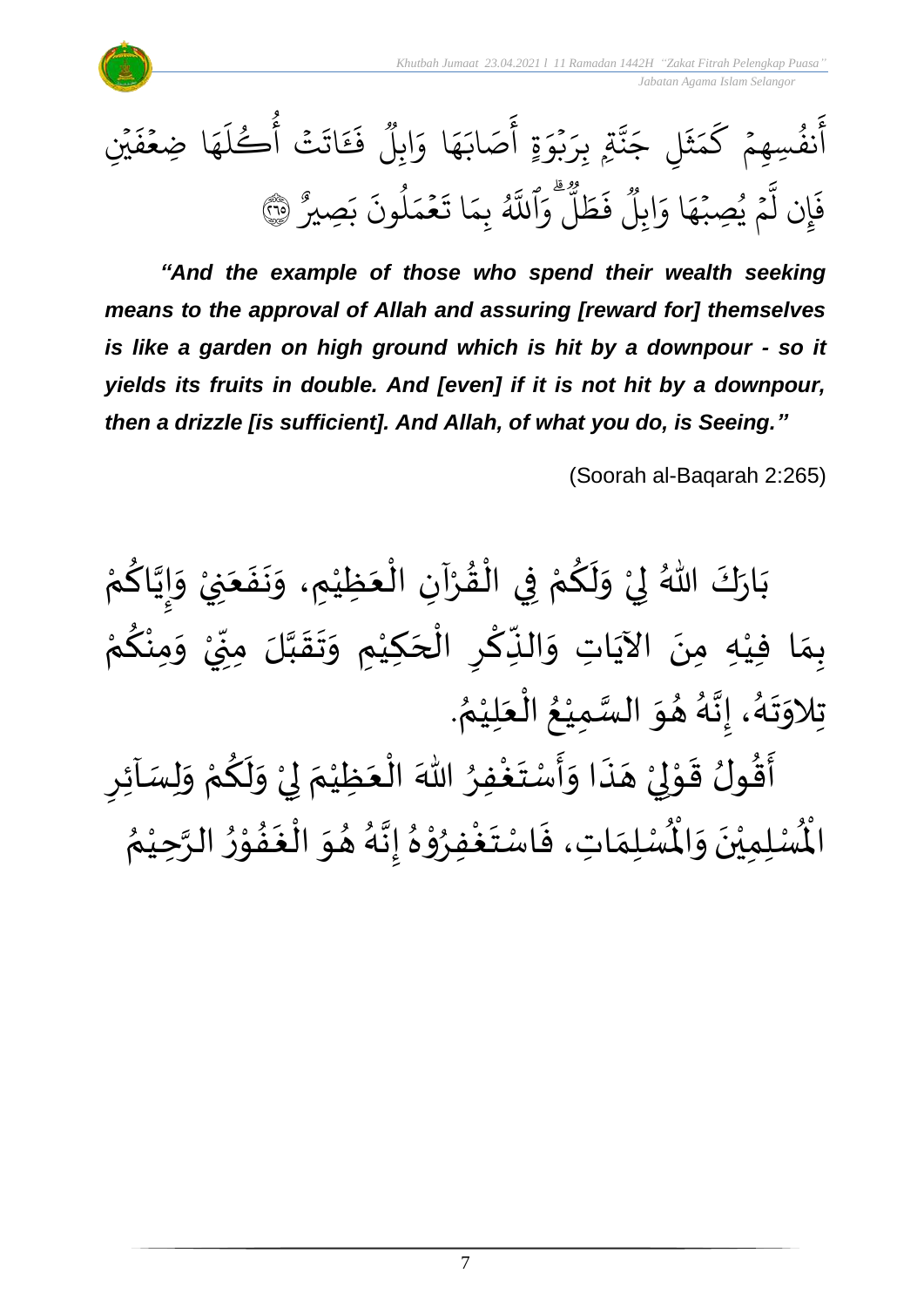#### **THE SECOND** *KHUTBAH* ر مسلمان مسلمان مسلمان الطَّيِّبَاتِ<br>لِمُسْلِمِيْنَ، وَرَزَقَنَا مِنَ الطَّيِّبَاتِ  $\frac{1}{1}$  $\frac{1}{2}$  $\frac{1}{2}$ ان<br>ا  $\ddot{\phantom{0}}$ ्<br>;  $\frac{1}{2}$  $\ddot{\cdot}$  $\frac{1}{2}$  $\tilde{\cdot}$  $\ddot{\phantom{0}}$ ٝ<br>ا اَلْحَمْدُلِلَّهِ الَّذِيْ جَعَلَنَا مِنَ الْمُسْلِمِيْنَ، وَرَزَقَنَا مِنَ الطَّيِّبَاتِ.  $\ddot{\phantom{0}}$  $\ddot{\phantom{0}}$ َ<br>الم َ  $\overline{\phantom{a}}$ ا<br>ا اتا<br>ا و<br>و ំ<br>ត  $\overline{\phantom{a}}$ ْ  $\overline{\phantom{a}}$ ْ أَشْهَدُ أَنْ لَّا إِلَهَ إِلاَّ اللّهُ وَحْدَهُ لاَ شَرِيْكَ لَهُ، وَأَشْهَدُ أَنَّ ر<br>پنج و<br>ا ر<br>زن ْ ِ<br>پ ا<br>ا ै<br>जन्म تا<br>ج َ<br>م  $\tilde{\cdot}$  $\frac{1}{2}$  $\tilde{\phantom{0}}$  $\frac{1}{2}$ ِ<br>ا  $\tilde{\cdot}$ ا<br>به<br>• -<br>:<br>: بر<br>د  $\frac{1}{2}$ ْ  $\frac{1}{2}$  $\tilde{\cdot}$ ر<br>گ  $\tilde{\mathbf{r}}$ ْ <u>ر</u>  $\frac{1}{2}$ مُحَمَّدًا عَبْدُهُ وَرَسُوْلُهُ. اَللَّهُمَّ صَلِّ وَسَلِّمْ وَبَارِكْ عَلَى سَبِّدِنَا  $\ddot{\phantom{0}}$  $\frac{1}{1}$  $\frac{1}{2}$ `<br>أ  $\frac{1}{2}$ ر<br>و  $\ddot{\phantom{0}}$  $\frac{1}{2}$ ْ ์<br>ข้  $\overline{r}$  $\tilde{\cdot}$ ن<br>م ر<br>ر<br>ر ا<br>ا  $\overline{\phantom{a}}$ و<br>گ ٍ<br>∲ י<br>י و<br>م  $\frac{1}{2}$  $\frac{1}{2}$  $^{\circ}$ و<br>و ْ .<br>م ً<br>أ ت<br>م  $\overline{\phantom{a}}$ ر<br>م مُحَمَّدٍ وَعَلَى آلِهِ وَصَحْبِهِ وَمَنْ تَبِعَهُمْ بِإِحْسَانٍ إِلَى يَوْمِ <u>ل</u>ے ت<br>م  $\overline{\phantom{a}}$ ر<br>^  $\overline{\mathbf{r}}$ ً<br>م  $\tilde{\cdot}$ י<br>י ا<br>با<br>•  $\ddot{\phantom{0}}$ ل  $\frac{1}{2}$ ر<br>! ْ <u>ر</u><br>-ْ ر<br>ر<br>ر  $\frac{1}{2}$  $\frac{1}{2}$ ْ  $\frac{1}{2}$ ์ $\tilde{\cdot}$ ֦֧<u>֦</u> الدِّيْنِ. أَمَّا بَعْدُ، فَيَا عِبَادَ اللّهِ، اِتَّقُواْ اللَّهَ، أُوصِيكُمْ وَإِيَّايَ ت<br>م  $\frac{1}{2}$ ِ<br>لیا ْ  $\frac{1}{\sqrt{2}}$ ن<br>•<br>•  $\frac{1}{2}$  $\frac{1}{2}$ .<br>م <u>ل</u> ُ<br>پیدائش<br>نانیا ٔ<br>ا ′<br>مو ن<br>\*  $\sim$ َ َ  $\frac{1}{2}$ ٍ<br>'' ْ  $\ddot{\ }$ .  $\ddot{\phantom{0}}$ تقوْنَ ֦֧֝֝֝<br>**֧**  $\frac{9}{4}$ ا<br>استقطا<br>جوا ُ<br>مو بِتَقْوَى اللّهِ فَقَدْ فَازَ الْمُ  $\ddot{\cdot}$  $\frac{1}{2}$ ْ  $\frac{1}{2}$  $\frac{1}{2}$  $\frac{1}{2}$ ْ  $\ddot{\ }$ <u>ر</u>

#### **Dear blessed audience,**

Once more, I would like to remind all of us to always have the *taqwa* of Allah *Subhaanahu Wa Ta'aala* by guarding ourselves and our families from abominable deeds and disobedience against Allah *Subhaanahu Wa Ta'aala*. At the same time, we will continue to pray so that our country will always remain blessed and protected from all forms of threat, as well as contagions from the Covid-19 pandemic. For that, let us graciously accept the government's recommendation in the vaccination efforts by registering ourselves through the *MySejahtera* application in order to obtain vaccine shots that have been authorized by the Ministry of Health Malaysia. We should not feel angry or doubtful when given the shots while fasting in Ramadaan for it will not invalidate the fast. This matter had been meticulously scrutinized and discussed in details, where its ruling of permissibility was reached during the 118th *Muzakarah* Committee Meeting of the National Council for Islamic Affairs (MKI) that convened on the 16<sup>th</sup> and 17th of February 2021 and also the Selangor *Fatwa* Committee Meeting that took place on the 9<sup>th</sup> of March, 2021.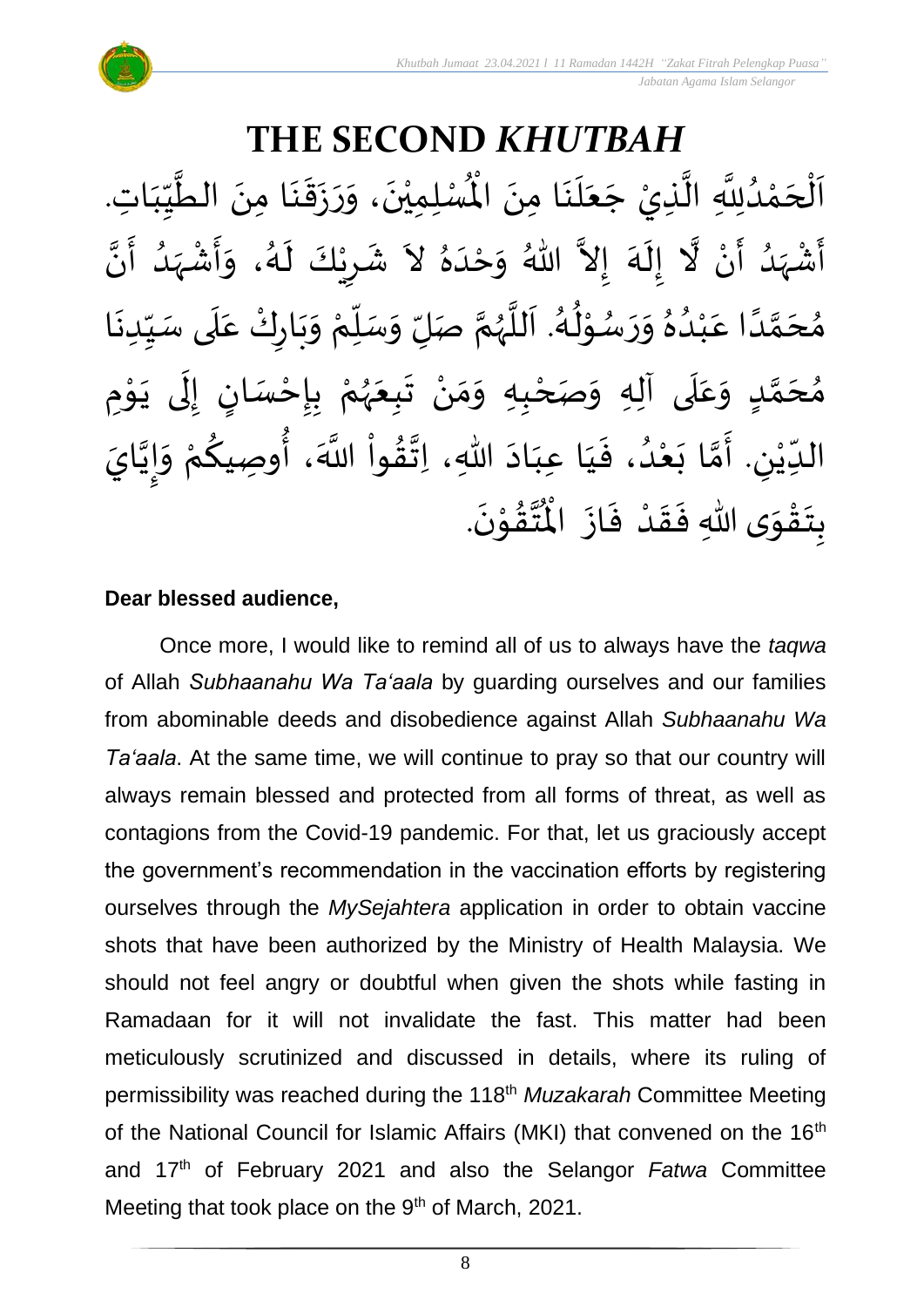

#### **Respected audience,**

I also would like to remind that in our pursuit for the virtues and superiority of the month of Ramadaan, which has 19 days left, let us intensify our efforts in livening up the nights of Ramadaan by performing the complete *taraweeh sunnah* prayer with twenty *raka'ah*. This is the view according to the *madhhab* (school of thought) of ash-Shaafi'i. Imaam an-Nawawi mentioned in his book *al-Majmoo':*

 $\frac{1}{2}$ مَنْهَبْنَا أَنَّهَا عِشْرُوْنَ رَكْعَةً بِعِشْرِ تَسْلِيْمَاتٍ غَيْرِ الْوِتْرِ ْ  $\overline{\phantom{a}}$ ْ  $\ddot{\phantom{0}}$  $\frac{1}{2}$ ا<br>ال ِ<br>اس ْ **ہ**<br>د ֦֧֦  $\ddot{\phantom{0}}$  $\frac{1}{2}$ <u>ہ</u> َ ً<br>-<br>'• ْ  $\frac{1}{2}$ ْ ْ  $\frac{1}{\lambda}$  $\frac{1}{2}$  $\frac{1}{2}$ ْ ي ِ ْ ِمِ ْ <u>ر</u>

*"According to our madhhab, it (taraweeh prayer) is twenty raka'ah with ten tasleem without the witr."*

Moreover, it is also the opinion of Imaam Abu Haneefah and Imaam Ahmad bin Hanbal. While Imaam Maalik ibn Anas is of the opinion that it is thirty six *raka'ah*.

The twenty *raka'ah* of *taraweeh* prayer is based on the narration of as-Saa'ib bin Yazeed *radiyAllaahu 'anh*, whom said:

์<br>-<br>-كَانُوْا يَقُوْمُوْنَ عَلَى عَهْدِ عُمَرَ بْنِ الْخَطَّابِ رَضِيَ اللّهُ عَنْهُ فِيْ **ہو** ់<br>្  $\overline{\phantom{a}}$  $\frac{9}{4}$ י<br>י  $\frac{1}{2}$ י<br>י  $\ddot{\phantom{0}}$ .<br>م  $\frac{1}{1}$ .<br>م ٝ<br>ْ و<br>م  $\frac{1}{2}$  $\frac{1}{2}$ ّٰ<br>ٰ ِ ֦֧֦֧֦֧֦֧֦֧֧֧֧֦֧֦֧֝֝֝֜֟֓֓֟֓֟֓֟֓֟֓֝֓֟֓֝֟֓֟֓֟֓֟֓֝֬֟֓֟֓֝֬<br>**֧**  $\ddot{\phantom{0}}$ ا<br>ا  $\ddot{\phantom{0}}$  $\overline{\phantom{a}}$ ِ<br>م ់<br>• ر<br>ر<br>ار ْ  $\frac{1}{2}$ شَهْرِ رَمَضَانَ بِعِشْرِيْنَ رَكْعَةً. ٝ<br>ر رِ  $\frac{1}{2}$  $\frac{1}{2}$  $\ddot{\phantom{0}}$  $\ddot{\cdot}$ ْ ْ  $\ddot{\phantom{0}}$  $\frac{1}{2}$ ؚ<br>م َ ً<br>أ∙ّ

*"In the time of 'Umar ibn al-Khattaab radiyAllaahu 'anh they would perform 20 raka'ah in the month of Ramadaan."*

(al-Bayhaqi)

Therefore, let us complete our *taraweeh* prayer with twenty *raka'ah*, so that we will obtain its reward as promised by the Prophet صلى الله عليه وسلم, which is forgiveness from Allah for all of our past sins. Verily, the *taraweeh* prayer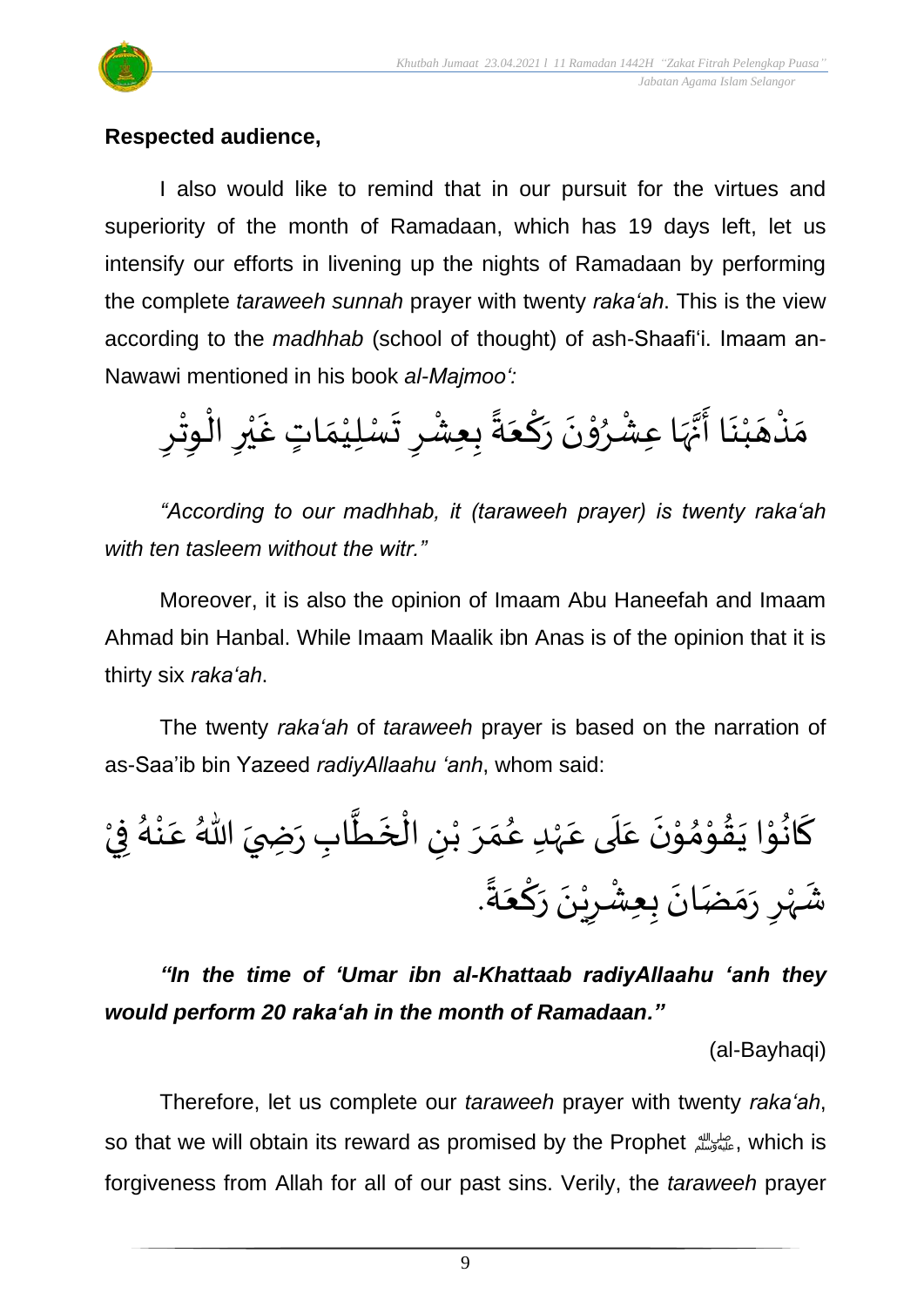



performed with less than that (i.e. twenty *raka'ah*) is not deemed as *taraweeh* prayer according to the Shaafi'i *madhhab*. However, it will still receive the reward of the night prayer (*qiyaam*), *inshaa Allah*.

#### **Dear blessed Muslims,**

On this glorious day, let us altogether increase our *salawaat* upon our beloved Prophet Muhammad صلى الله as Allah has commanded:

قَالَ اللّهُ تَعَالَى : إِنَّ ٱللّهَ وَمَلِّيكَتَهُو يُصَلُّونَ عَلَى ٱلتّبِيَّ يَٰٓأَيُّهَا ٱلَّذِينَ  $\ddot{\phantom{0}}$  $\frac{1}{2}$  $\frac{1}{2}$  $\frac{1}{2}$ یہ<br>۱ ا الَّذِ ِ<br>م ه و<br>د يَ<br>ب ِ<br>ج  $\sqrt{2}$ ِ<br>د يج<br>تنجي ي<del>ن</del>د .<br>تَ عَلَى ٱلنَّ ون و<br>ا و<br>٩و يُصَلُّ و<br>د و<br>لم  $\ddot{\phantom{0}}$ ت ر<br>سم ِك ئ بر<br>آ  $\uplambda$ ِ<br>م بر<br>م ِ<br>م و ہ<br>آکھ اللَّهَ ِ<br>پَ ِن إ ا  $\frac{2}{1}$ .<br>سليمًا  $\ddot{\phantom{0}}$  $\ddot{\cdot}$ ت <u>ہ</u><br>ا وا ِم و ں<br>آ ل ِ<br>م بر<br>سد  $\frac{1}{c}$ يُهِ وَ,  $\ddot{\phantom{0}}$ ر<br>آ  $\uplambda$ ِ<br>م ع وا ْ و<br>ا ب<sub>ُواْ صَلَّ</sub> ؙ<br>
<sup>ب</sup> ُو<br>و  $\frac{1}{2}$ ءَامَنُواْ صَلُّواْ عَلَيْهِ وَسَلِّمُواْ تَسۡلِيمًا ۞ اللَّهُمَّ صَلِّ وَسَلِّمْ عَلَى سَيِّدِنَا وَمَوْلاَنَا مُحَمَّدٍ سَيِّدِ الْمُرْسَلِينَ  $\frac{1}{1}$  $\frac{1}{2}$ <u>لم</u> ت<br>م  $\overline{\phantom{a}}$  $\frac{1}{2}$  $\overline{\phantom{a}}$  $\sim$ ֦֦֝<br>**֝**  $\frac{1}{2}$  $\frac{1}{2}$ ا<br>با<br>•  $\frac{1}{1}$ ۔<br>آ .<br>م ْ :<br>"  $\frac{1}{2}$  $\frac{1}{2}$ تا<br>ح و<br>ر<br>ر ة<br>أ  $\ddot{\phantom{0}}$ ْ  $\ddot{\mathbf{r}}$ اْل ِ ِه ُضَ اللَّهُمَّ عَنْ أَصْحَابِهِ وَقَرَابَتِهِ وَأَزْوَاجِهِ وَذُرِّيَّاتِ .<br>تا  $\frac{1}{2}$ ر ا<br>باد<br>•  $\tilde{\cdot}$  $\tilde{\cdot}$ ا<br>:  $\frac{1}{2}$  $\frac{1}{2}$  $\overline{\phantom{a}}$  $\frac{1}{2}$  $\frac{1}{2}$  $\frac{1}{2}$ ़<br>-<br>-ا<br>پنج ំ<br>• .<br>م ن<br>م  $\frac{1}{2}$ ا<br>الم اڑہ  $\frac{1}{2}$ و  $\ddot{\phantom{0}}$ أَجْمَع<u>ي</u>ُنَ. ់<br>**រ**  $\frac{1}{2}$ ֦֧֦֧֦֧<u>֦</u> ।<br>न्

ؙۊؙ۠ڡؚڹؘاتؚ  $\ddot{\phantom{0}}$ ْ<br>با ُْ ُؤْمِنِيْنَ ۖ وَالْمُ  $\tilde{\cdot}$  $\ddot{\phantom{0}}$ ْ ْ<br>بِ  $\mathbf{r}^{\circ}$ ِ<br>لْمُسْلِمَاتِ وَالْمُ  $\tilde{\cdot}$  $\frac{1}{2}$ اغْفِرْ لِلْمُسْلِمِيْنَ وَالْمُ  $\tilde{\cdot}$  $\ddot{\phantom{0}}$ ់<br>**រ** ,<br>^ ֦֧֦֧֦֧֦֧֦֧֦֧֦֧֦֧֦֧֦֧֜֜֓֓֟֓<br>֧֜֜֜֜֜֜֜֜֜֜֜֜ ِ<br>و ن<br>م م ه لل ا ر<br>ر<br>ر ا<br>آ ً<br>آ أُحْيَاءِ َ ֦֧֦֦֧֝<u>֦</u> ـــ<br>م<br>م الْأَحْيَاءِ مِنْهُمْ وَالأَمْوَاتِ، إِنَّكَ سَمِيْعٌ قَـ ْ بو<br>زړ ْ  $\frac{1}{2}$ י<br>ה ں<br>ج  $\frac{1}{2}$  $\ddot{\ddot{\cdot}}$  $\frac{1}{2}$ ، إِنَّكَ سَمِيْعٌ قَرِيْبٌ مُجِيْبُ الدَّعَوَاتِ ْ ن<br>•<br>•  $\ddot{\ }$ .<br>م ا<br>ا ُ ֦֧֦֦֧֝<u>֚</u>  $\frac{1}{2}$ ه<br>د ا ي ر <u>ر</u> ا ِت. اجَ ح ال ِ ي اض ا ق ي ِك َ و ِل ه أ ، و ن ِ ِمي ل سْ ُْ  $\overline{\phantom{a}}$ ֦֧֦֧֦֧֦֧֦֧֦֧֦֧֦֟֓<br>֧ׅ֝֜֜֜֜֜֜֜֜֜֜֜֜֜֜֜֜֜֬֟  $\overline{a}$  $\frac{1}{2}$  $\ddot{\ }$ י<br>**י** ا<br>با  $\tilde{\cdot}$  $\ddot{\phantom{0}}$ ْ اَللَّهُمَّ أَعِزَّ الْإِسْلاَمَ وَالْمُ  $\tilde{\cdot}$ ر<br>د  $\tilde{\phantom{a}}$ ّٰ<br>أ بة —<br>:<br>: ن<br>م ر<br>ر<br>ر ة<br>أ ر<br>آ . ِ ُشْرِكِيْنَ وَدَمِّرْ أَعْدَاءَكَ أَعْدَاءَ اللدِّيْنِ ْ  $\frac{1}{1}$  $\frac{1}{2}$ ا<br>ا<br>ا .<br>م َ<br>آ َ<br>و  $\frac{1}{2}$ ا<br>-<br>ا ْ<br>م  $\overline{\phantom{a}}$ ّ<br>ا<br>ا  $\frac{1}{\lambda}$  $\sim$  $\tilde{ }$  $\ddot{\phantom{0}}$ ْ ِ ْ  $\ddot{\bm{r}}$ ُبْتَدِعَةً وَالْمُ  $\tilde{\cdot}$  $\ddot{\phantom{0}}$ .<br>م  $\ddot{\ }$ ٝ<br>ْ  $\ddot{\bm{r}}$ الْكَفَرَةَ وَالْمُ ์ $\overline{\phantom{a}}$  $\frac{1}{2}$  $\frac{1}{2}$  $\frac{1}{2}$ َ بـــ<br>أ .  $\ddot{\phantom{0}}$ وَانْصُرْنَا عَلَى الْقَوْمِ الْكَافِرِيْنَ ۫<br>ؙ <u>ر</u> ์<br>-<br>-ّ<br>ا **→** י<br>י  $\frac{1}{2}$ ْ<br>ا  $\overline{\phantom{a}}$ .<br>م  $\ddot{\phantom{0}}$ ْ **ہ** ْ  $\frac{1}{2}$  $\sum_{i=1}^{n}$ َ<br>ع  $\tilde{\mathbf{r}}$  $\frac{1}{2}$ 

كَ ُمُ<br>ا ل م<br>أ سْ  $\ddot{\phantom{0}}$ ، نما  $\tilde{\cdot}$ ِ<br>اَللَّهُمَّ إِنَّا نَسْأَلُكَ وَنَتَوَسَّلُ إِلَيْكَ بِنَبِيِّكَ الأَمِيْنِ، وَا ْ  $\frac{1}{1}$  $\frac{1}{2}$  $\frac{1}{2}$  $\ddot{\phantom{0}}$ <u>ر</u><br>: ْ ।<br>-<br>-ا<br>ما  $\frac{1}{2}$  $\ddot{\ }$  $\ddot{\phantom{0}}$  $\frac{1}{2}$ ہو<br>ا  $\ddot{\cdot}$ لة<br>•  $\frac{1}{2}$ ن<br>م ر<br>ر<br>ر ا<br>آ ँ<br>। ِن ْ ي  $\frac{1}{2}$ .<br>بِأَسْمَآئِكَ الْحُسْنَى، وَصِفَاتِكَ الْعُظُمَى، أَنْ تَحْفَظَ بِعَ  $\frac{1}{\sqrt{2}}$  $\ddot{\cdot}$  $\frac{1}{2}$ ْ  $\sum_{i=1}^{n}$ ر<br>م ֦֧֦֧֦֧֦֧֦֧֦֧֦֧֦֧֦֧֦֧֦֧֦֧֦֧֧֦֧֝֝֟֓֓֜֓֟֓<br>**֧**  $\frac{1}{2}$ ֦֧֦֧֦֧֦֧֦֧֦֜֜֜֜֜֜֜<br>֧ׅׅ֝֜֜֜֜֜֜֜֜֜֜֝֜֜֝֜<del>֟</del>  $\ddot{\cdot}$  $\frac{1}{2}$  $\ddot{\phantom{0}}$ ٍ<br>ِ ْ  $\frac{1}{2}$  $\frac{1}{2}$ <u>ر</u>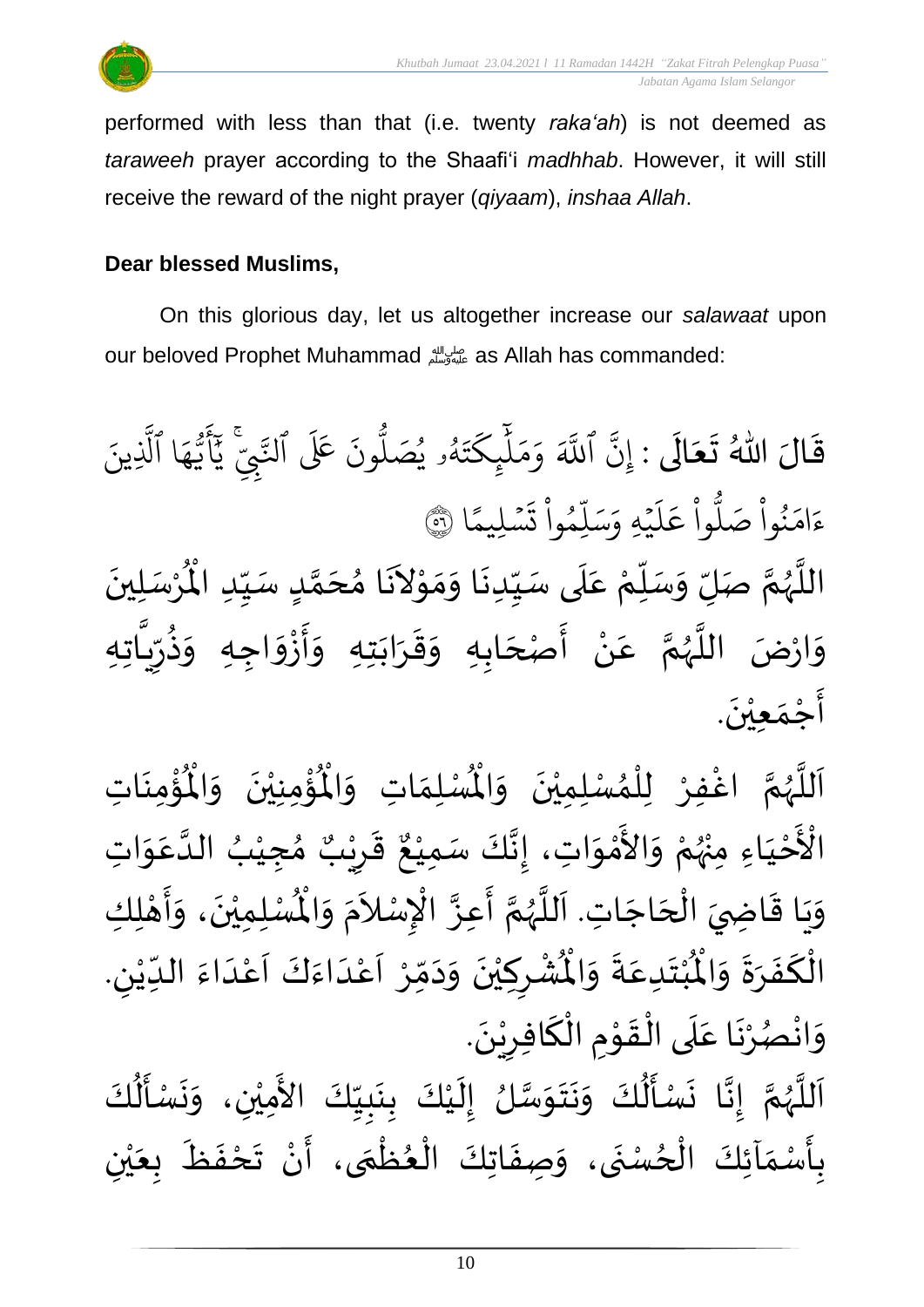$\ddot{\cdot}$ عِنَايَتِكَ الرَّبَّانِيَّةِ، وَبِحِفْظِ وِقَايَتِكَ الصَّمَدَانِيَّةِ، جَلاَلَةَ مَلِكِنَا ِ<br>الم  $\sim$ اتا<br>ا  $\frac{1}{1}$  $\frac{1}{\alpha}$ ات<br>ما  $\ddot{\phantom{0}}$  $\ddot{\phantom{0}}$ ֦֧֦֧֦֧<u>֦</u>  $\frac{1}{2}$  $\frac{1}{2}$ اتا<br>ا ن<br>م<br>۱ انہ<br>م  $\ddot{\ }$  $\ddot{\phantom{0}}$  $\ddot{\phantom{0}}$  $\frac{1}{2}$ الْمُطَّمِ، سُلْطَان سلَاغُور، سُلْطَان شَرَفُ الدِّين ادريس شاه  $\frac{1}{\sqrt{2}}$ ُ  $\frac{1}{2}$ ا<br>م ់<br>( و<br>م )<br>፟ ے۔<br>م ر<br>أ ر<br>ر<br>ر ر<br>آبا ्<br>व بر<br>مو  $\mathring{\mathcal{I}}$ الحاج ابن المرحوم سُلْطَان صَلاَحُ الدِّين عبد العزيز شاه  $\frac{1}{2}$ ُ ।<br>र  $\ddot{ }$ ا<br>أ و<br>ر  $\ddot{\cdot}$ ة ة<br>م ة<br>ح ۔<br>الصِّ  $\tilde{\cdot}$ الحاج. اَللَّهُمَّ أَدِمِ الْعَوْنَ وَالْبِدَايَةَ وَالتَّوْفِيْقَ، وَ  $\ddot{\phantom{0}}$ ْ ֦֧֦֦֧֦֧֦֧֦֧֦֧֦֧֦֧֦֧֦֧֝֟֓֓֟֓֓<br>**֧** ا<br>المعد  $\tilde{\cdot}$  $\ddot{\cdot}$  $\ddot{\phantom{0}}$ ا<br>ا ้<br>ו  $\tilde{\cdot}$  $\ddot{\phantom{0}}$ י<br>י  $\frac{1}{2}$ ْ ।<br>∕  $\frac{1}{2}$ ا<br>مح و<br>ر<br>ر ا<br>آ ،<br>آ ى<br>وَالسَّلامَةَ مِنْكَ، لِوَلِيِّ عَہْدِ سلاڠُور، تڠكو أَمِير شَاه اِبْنِ }<br>፟**፟** ٝ<br>ۣ<br>ؙ .<br>م  $\frac{\nu}{\nu}$ ِ<br>ب ل  $\frac{1}{2}$ ْ  $\frac{1}{2}$  $\frac{1}{2}$ ا<br>ما  $\frac{1}{2}$ ْ ្រ َ ।<br>ज السُّلْطَان شَرَفُ الدِّين ادريس شاه الحاج، فِيْ أَمْنٍ وَصَلاَحٍ ्<br>र  $\frac{1}{2}$ )<br>إ י<br>י  $\frac{1}{2}$ ْ -<br>،<br>، ُ ِرِ ।<br>€ ٝ<br>ا ر<br>ر<br>ر للَّهُمَّ أَطِلُّ ا<br>:<br>: ن<br>م ُ<br>ر<br>ر سمج<br>آن<br>ا َ وَعَافِيَةٍ بِمَنِّكَ وَكَرَمِكَ يَا ذَاالْجَلالِ وَالإِكْرَامِ. اَ ।<br>∕ ا<br>م  $\tilde{\cdot}$  $\overline{\phantom{a}}$ ا<br>أ َ.<br>اجراء  $\ddot{\phantom{0}}$ َ  $\frac{1}{2}$  $\frac{1}{2}$  $\frac{1}{2}$  $\frac{1}{\lambda}$  $\frac{1}{2}$  $\frac{1}{1}$ .<br>م  $\frac{1}{2}$  $\sim$ ا َ مُصْلِحَيْنِ ۚ لِلْمُوَظَّفِيْنَ ۚ وَالرَّعِيَّةِ ۚ وَالْبِلاَدِ، ۚ وَ ֦֧֦֧֦֧֝<u>֦</u>  $\frac{1}{2}$ ا<br>ا ان<br>م ์  $\ddot{\phantom{0}}$ ْ ا<br>ا  $\frac{1}{2}$ ُ<br>አ ់<br>ព្ ْ ي  $\overline{\phantom{a}}$  $\frac{1}{2}$  $\frac{1}{2}$ م  $\frac{1}{2}$ و<br>ها رَ **ٔ** ه<br>لم و<br>م و<br>ڪ ້<br>: غ .<br>ا  $\frac{1}{2}$ بلّ  $\frac{1}{2}$ مَقَاصِدَهُمَا لِطَرِيقِ الْهُدَى وَالرَّشَادِ. ្រ  $\frac{1}{2}$ م<br>م ر<br>ر<br>ر ֦֧֦֧֦֧֦֧֦֧֦֧֦֜֜֜֓֓֟֓<br>֧ׅׅׅ֜֜֜֜֜֜֜֜֜֜֜֜֜֜֜֝֜֜֬  $\ddot{\bm{s}}$ <u>ر</u>  $\frac{1}{\epsilon}$  $\frac{1}{2}$  $\frac{1}{2}$ َ  $\frac{1}{2}$  $\frac{1}{2}$ 

O Allah, You are the Lord that is All Mighty, we are grateful to You for having bestowed upon us *rahmah* and blessings upon this state that continues to prosper and progress, and that its residents remain united, under the auspices and leadership of our Ruler as the Head of Islamic affairs in this state.

O Allah, make us among Your slaves whom are always exalting Your Words and Religion. Keep us away from groups and those that like to criticize, curse, and insult Your Religion.

O Allah, grant us guidance in performing the five obligatory prayers in congregation, fulfilling *zakaat* through Selangor *Zakaat* Board (LZS), and give away our wealth and endowment (*waqf*) through *Perbadanan Wakaf Selangor* (Selangor Endowment Corporation) and *Tabung Infak Jariah Umat Islam Selangor* (TIJARI, Selangor Continuous Charity for Muslims Fund), and to the orphans through Darul Ehsan Islamic Foundation (YIDE).